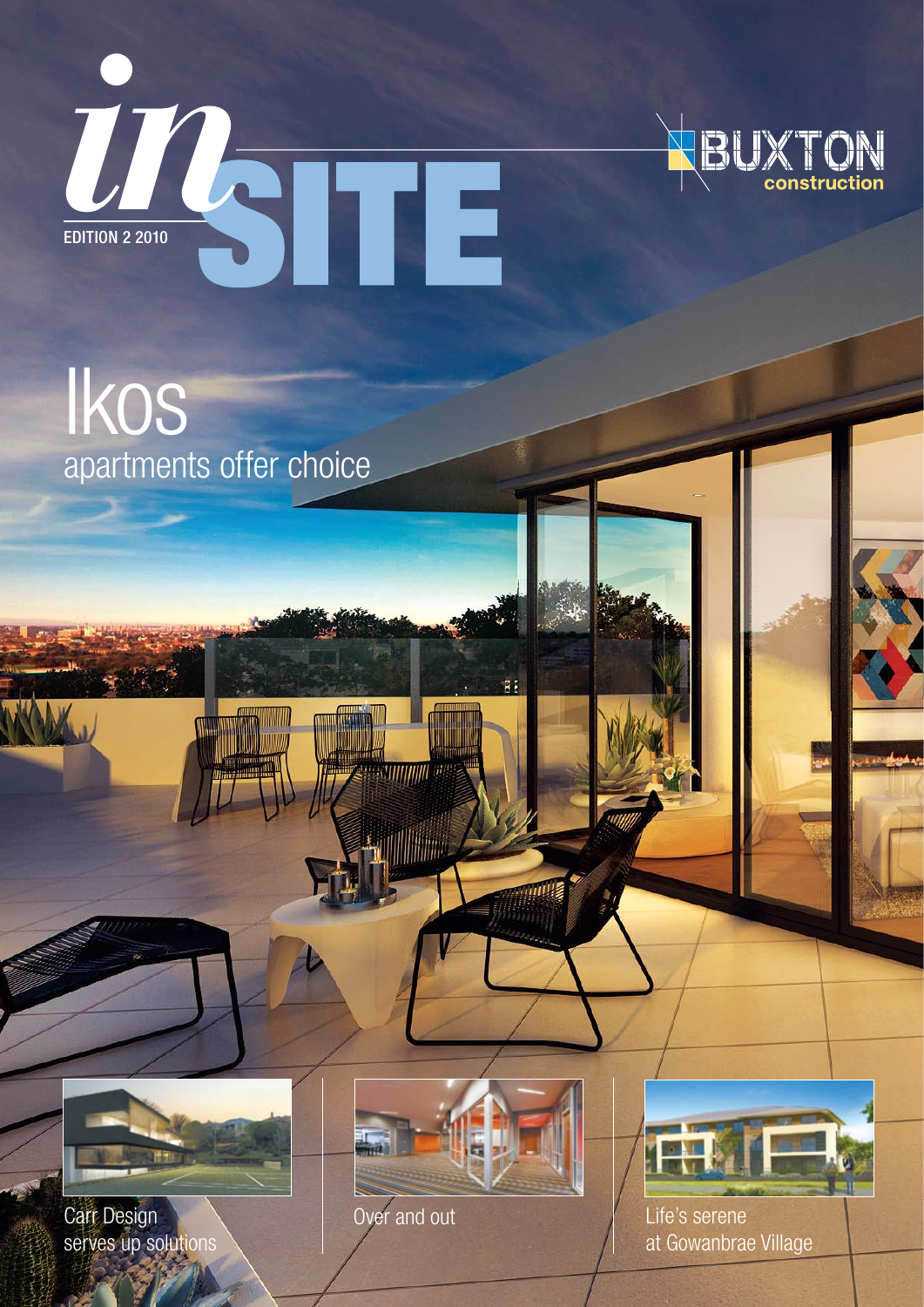## Welcome

Over the last 12 to 18 months the Victorian construction industry has been in remarkable shape due, to a significant extent, to the stimulus provided by the government's Building for the Education Revolution (BER). While the volume of building activity has proven to be a boon for the industry and those who work in it, the situation has not been without its challenges. Resources have been stretched to the limit, especially in the areas of sub-contracting, structural steel, roofing, aluminium fabrication and the finishing trades. Although we made a decision early in the piece not to seek BER contracts, preferring to focus on our core activities, we found it necessary to spend a considerable amount of time managing the process of securing external resources. But the additional effort was worthwhile as it enabled us to continue our tradition of delivering a quality product. Clients were aware of the situation and most acknowledged Buxton's efforts to meet the challenges associated with the industrywide issues.

I would like to place on record my gratitude for the support we have received from sub-contractors and suppliers and the efforts of our staff who have put in the hard yards to get us through this challenging period. Speaking of staff, it's now almost 10 months since I acquired 100 per cent of Buxton Construction and, from an operating perspective, we have the right people in key roles to take the company to the next level. Simon Lewin has taken on business development, marketing and estimating, while Daryl Marson has assumed the commercial management role. It was vital to get the staff mix right as we have more contracts than ever before despite the competition and price pressures that exist within the private sector. I expect that, as the economy continues to rebound, additional funding will become available for private projects and provide further opportunities for Buxton Construction. The only blip on the radar is the underlying pressure on wages which could force inflation beyond its present acceptable level down the track.

Best wishes

**Andrew Briggs Managing Director**



Year 7 Centre at Caulfield Grammar School Glen Eira Road campus.

# Over and out

**The following three projects have been completed and handed-over since the last edition of Insite.**

#### McKinnon Secondary College

Designed by H2o architects, the \$4.7 million contract at McKinnon Secondary College involved constructing a two-storey wing incorporating general teaching spaces, specific areas such as home economics, a laboratory, music and computer rooms, main administration and staff amenities.

The originality of the interior design is reflected on the facade which features a combination of brick, cement panels and Kalzip – a new, pewter-like zinc cladding material – to complement the school's existing architecture. Commenting on the biggest project undertaken by the college, principal Pitsa Binnion said she had been apprehensive at the onset but was

delighted with both the end-result and the way in which it was achieved.

"The fact that the construction site was part of an operational campus made Buxton Construction's performance even more remarkable. Deadlines were always met and I couldn't have been happier with their professional approach, communication and co-operation," Pitsa said. Now the new wing has been completed Buxton Construction is demolishing an existing redundant building to provide a landscaped area.

#### 188 The Esplanade Brighton

The two single-level luxury apartments, designed by Melbourne architect Edgard Pirrotta, have uninterrupted panoramas of Port Phillip Bay. The concrete-framed building is constructed from rendered concrete panels and features extensive glazing to afford views from all of the main living areas. The wave-like Reinzinc roof inspired by the building's seaside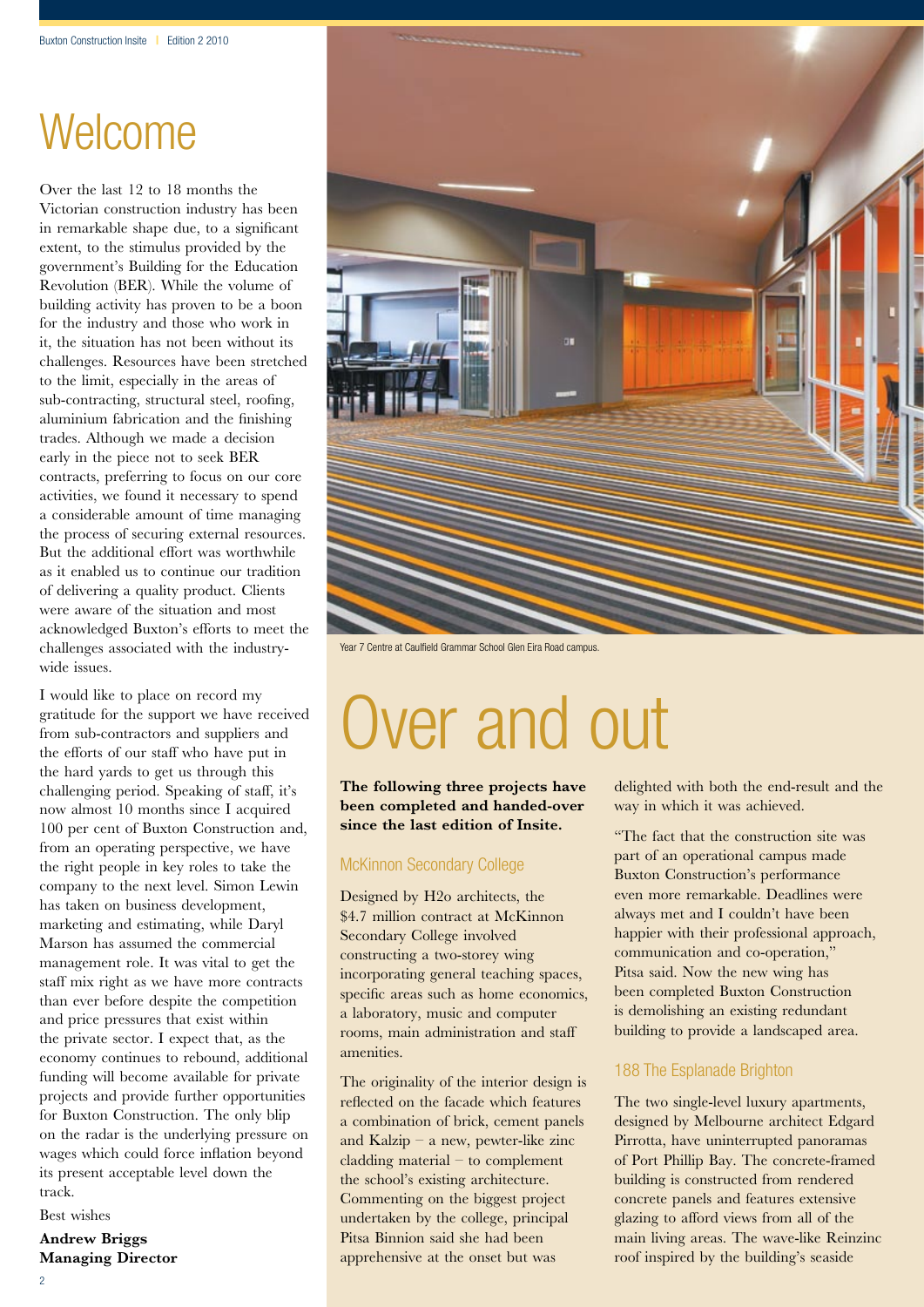

188 The Esplanade Brighton.

location is expressed in the ceiling of the main living area in the upper-level apartment. Each apartment comprises a master bedroom with dressing-room and full-size bathroom with spa plus two double-bedrooms – each with ensuite – and spacious living areas. Acoustic treatment exceeds the recommended standards to insulate against vibration and minimise sound transference from the constant road traffic of The Esplanade.

The ground-floor apartment is set in a private garden with terraces and a water feature while the upper-level dwelling has a roof-top terrace for outdoor entertaining as well other accessible outdoor areas.

#### Caulfield Grammar School

The \$5.1 million two-storey, steelframed Year 7 Centre features a brick and Vitrapanel – durable, pre-coloured compressed-fibre cement sheet – facade with extensive double glazing. Computercontrolled windows open at night to

replace stale air within the building while heavy duty insulation in the walls and ceiling minimises energy consumption by limiting dependence on the air-conditioning system. With a floor area of 2,500 square metres, the centre comprises six specialist learning areas with walls opening to break-out space, two large science and creative art laboratories, amenities and offices, and a glass-roofed terrace over an outdoor learning area.

A 500,000-litre under-floor concrete tank stores water for toilet flushing, garden irrigation and a soon-to-beconstructed swimming pool adjacent to the new building. A feature of the building is a stately brick structure, incorporating a flag pole, that creates a grand entrance to the campus. Architect for the project, John Gribble has designed buildings for many of Melbourne's leading private schools over the last 30 years.

## Carr Design serves up solutions



Architect's impression of Royal South Yarra Lawn Tennis Clubhouse.

The architectural solutions sought from Carr Design for the major renovation and expansion of facilities at Royal South Yarra Lawn Tennis Club – one of Australia's leading sporting and social clubs – were not without their challenges. The club's brief provided for new and expanded dining, bar, lounge and gymnasium facilities as well as an upgrade of amenities for members and improved accessibility from the car park, including the installation of a lift. "Incorporating a lift into the existing building was pivotal to the development of the overall design. The view to the courts on levels 1 and 2 became a key trigger to positioning the lift and the planning of required spaces," Carr Design Director Architecture, Amy Muir said.

When preparing its concept, Carr Design drew upon the original clubhouse works carried out during the early 1970s by highly-regarded Melbourne architect Graham Gunn. The overriding objective was to provide a club that accommodates the needs of current members of all ages, while remaining relevant for the next generation.

"The reinstatement of the southern balcony is a prime example of this: it provides alfresco facilities that are so much a part of today's cafe society," Amy added. Established by Sue Carr in 1971, Melbourne-based Carr Design is a multi-disciplinary firm of architects and interior designers with a successful track record for projects ranging from private residences to large mixed-use developments including commercial projects, resorts and hotels. "We're delighted to be working with Buxton Construction on this prestigious project given that our respective experience and skills are complementary," said Sue Carr.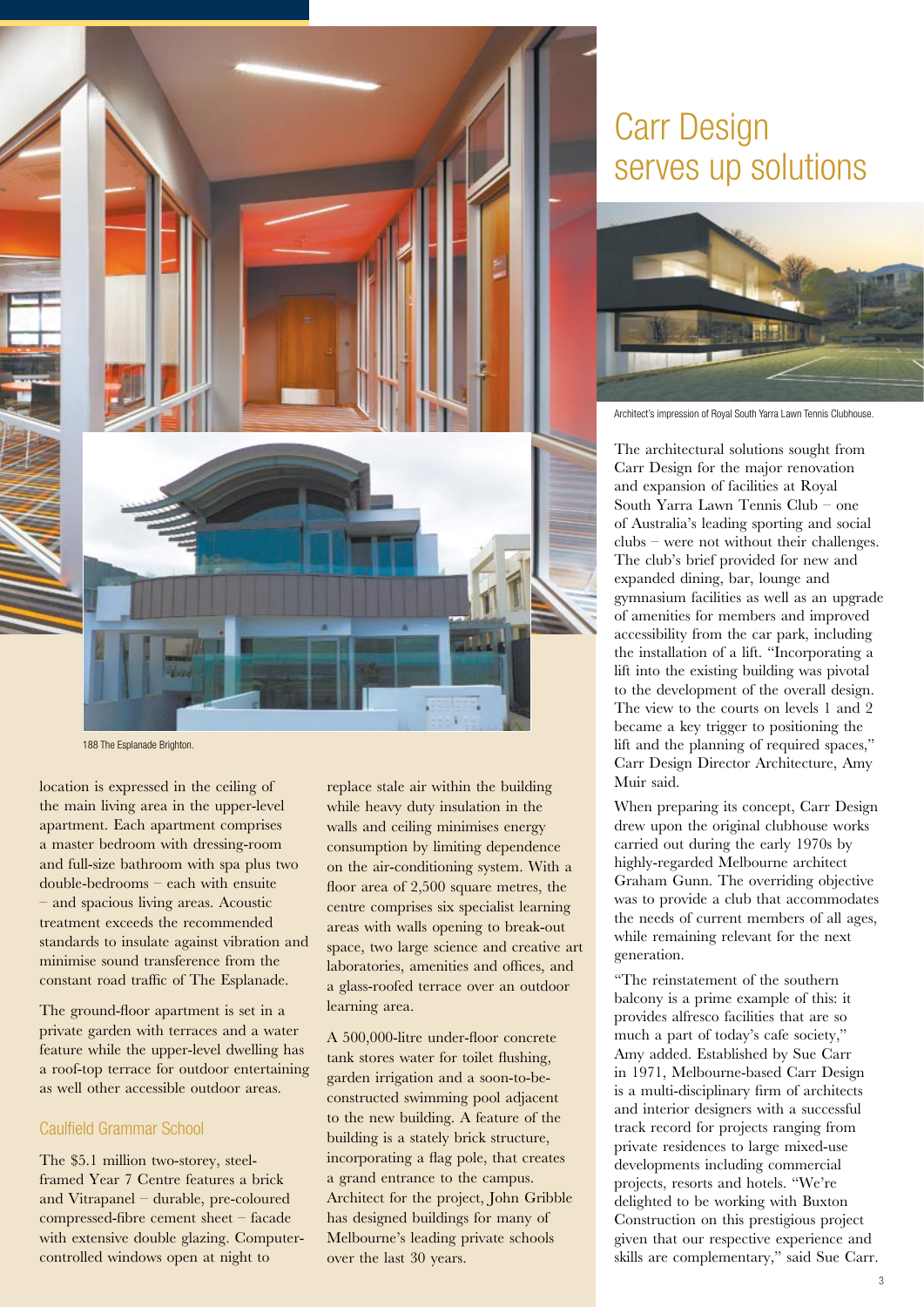## Marchese Partners set to open in Melbourne

Brisbane-based Marchese Partners, architect for the three-story 39-apartment residential complex Buxton Construction is building at Stockland's Gowanbrae Retirement Village is scheduled to open its Melbourne office before the end of 2010. A market leader in the design of seniors living, Marchese Partners have

been involved with some of Australia's ground-breaking development projects in the sector. "Marchese Partners understand how to create successful seniors' living developments by adding to that technical know how, the essential elements of community, amenity and desirability," said Gowanbrae project architect Blair

Keenan. Established in 1985, Marchese Partners are recognised leaders in the design and delivery of innovative largescale urban developments in Australia, the USA and China. "Understanding what's important for our clients is the foundation of everything we do. By building on this foundation, we continue to deliver



Architect's impression of Gowanbrae apartment complex.

The three-story apartment complex Buxton Construction is building at Gowanbrae Village in Melbourne's north is a first for Stockland. "There are architecturally designed villas at Gowanbrae and our other 23 retirement villages in Victoria but we're excited because this is the first time we have designed an apartment complex," Stockland Development Manager Retirement Living Alice Doré said. Designed by Marchese Partners and comprising 39 one and two-bedroom apartments with terrace or balcony,

the largely pre-cast concrete panel construction features a waffle slab, ultra floor system and timber roof trusses with a metal deck roof. Grey water is captured for garden watering.

Each apartment has carport parking and some have a secure storage cage. Purchasers have a choice of two contemporary, but predominantly neutral, colour schemes while the exterior palette combines a tasteful mix of greys, cream and charcoal. A large lounge area is provided for residents' use and

the complex is serviced by three lifts to ensure ease of access. "The apartments offer an appealing lifestyle option for single people or couples who prefer to be free of the day-to-day upkeep associated with the traditional suburban home or are looking for greater security and those who require a dwelling with lock-up and leave capability."

Located close to shops and other facilities, Gowanbrae Village has an on-site manager, 24-hour emergency medical assistance, security entrance gates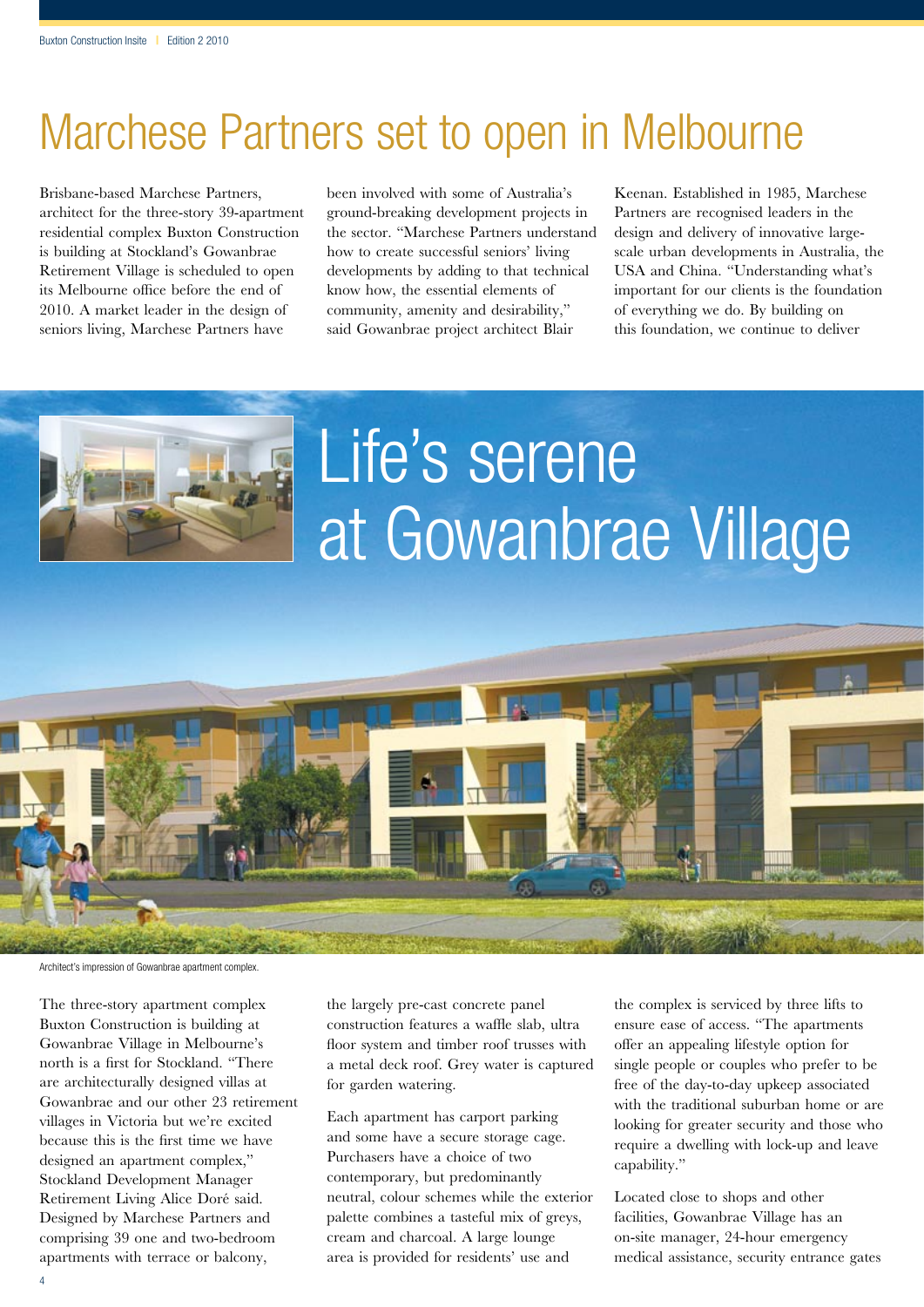them excellence in design, innovation and commercial success." The firm believes its experience in sustainable urban development across both local and international markets enables it to deliver a differentiated product that ultimately gives clients a significant competitive advantage.



as well as an emergency call facility in every home. At the heart of the village lies the community centre with a bar, dining room, library, hairdresser, craft room and a wide range sporting and recreational activities.

"We were most impressed with the construction quality of the multiapartment Rylands retirement properties designed and built by Buxton and have found them exceptionally accommodating and patient which gives us added confidence we've made the right choice," Alice added.

# Academic achievement and life success

McKinnon Secondary College where Buxton Construction recently completed a new two-storey classroom and administration wing, funded by the State Government Building Futures Project, encourages students to not only excel in their academic careers, but also succeed in life. The school has an outstanding record for its Year 12 results which consistently place it among the top five non-selective government secondary colleges in the state.

In 2009 it achieved a 100 per cent pass rate while 35 per cent of its students were ranked in the top 10 per cent of all VCE students in the state and 15 gained perfect scores for the subjects they studied. "The results reflect the dedication of our teaching staff, the commitment and perseverance of students and the strong partnership of parents," College Principal Pitsa Binnion said. One of the most highly

sought-after state secondary colleges, McKinnon, which has an enrolment of 1,550 and a staff of 135, draws students from a very limited zone. "Our zone is one of the smallest in the state and we know of countless instances where families have bought a home in the area to ensure their children secure a place at our school."

As part of its commitment to providing students with a well-rounded education, the school attaches considerable importance to music, sport and other non-academic pursuits. "We've always done particularly well in sporting competitions and have a music program which encompasses a number of orchestras and ensembles as well as an annual art show." Pitsa Binnion, who joined McKinnon Secondary College as Head of the Senior School in 1997, was appointed Assistant Principal in 2000 and assumed her present role three years ago.



Life success is a priority for McKinnon Secondary College.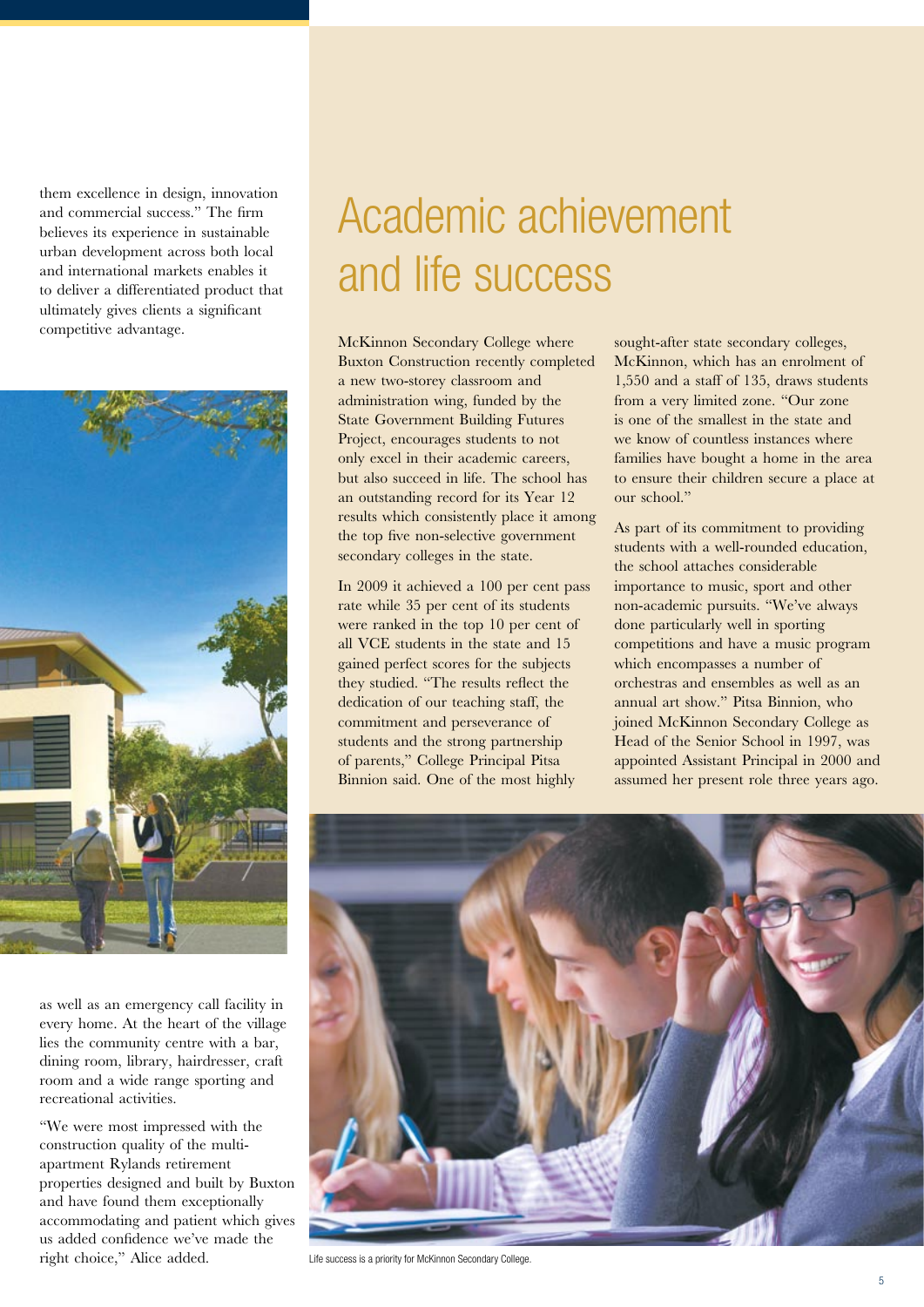## CH Architects responds to clients' needs

CH Architects is led by directors, David Carabott, Michael Holt and Ivan Turcinov, who have extensive architectural experience and bring a high level of professionalism to each project. The directors are supported by a group of 41 highly experienced urban design architects and interior design professionals.

"We foster a team approach that is committed to excellence in providing a comprehensive and professional service to our clients through an understanding of their particular needs and aspirations," CH Architects director David Carabott said.

The firm believes, by taking this approach, innovative and successful designs are generated to meet their clients' objectives in every respect. Based in Melbourne, CH Architects successfully undertakes projects in regional Victoria and interstate, and is recognised for its broad range of design services from due diligence, master planning and authority approvals to all phases of architectural design and management. "The firm's reputation is built on its ability to respond quickly and comprehensively to a wide variety of client needs."

### Snapshot of Stockland

Established in 1952 by architect Erwin Graf, Stockland has grown to be one of Australia's leading diversified property groups operating across the industrial, commercial and retail sector.

The company also is heavily involved in residential community subdivision and is a top five retirement living operator with almost 4,000 established units across Victoria and Queensland. A top 50 company listed with the ASX Stockland operates Australia-wide.

# IKOS apartments offer



**The brief CH Architects received from developer Theo Krambias was to maximise the amenities for purchasers of apartments in Ikos Apartments in Harold Street Hawthorn. "Our objective was to provide residents with large living areas and balconies or terraces where they can entertain guests at home," Theo said.**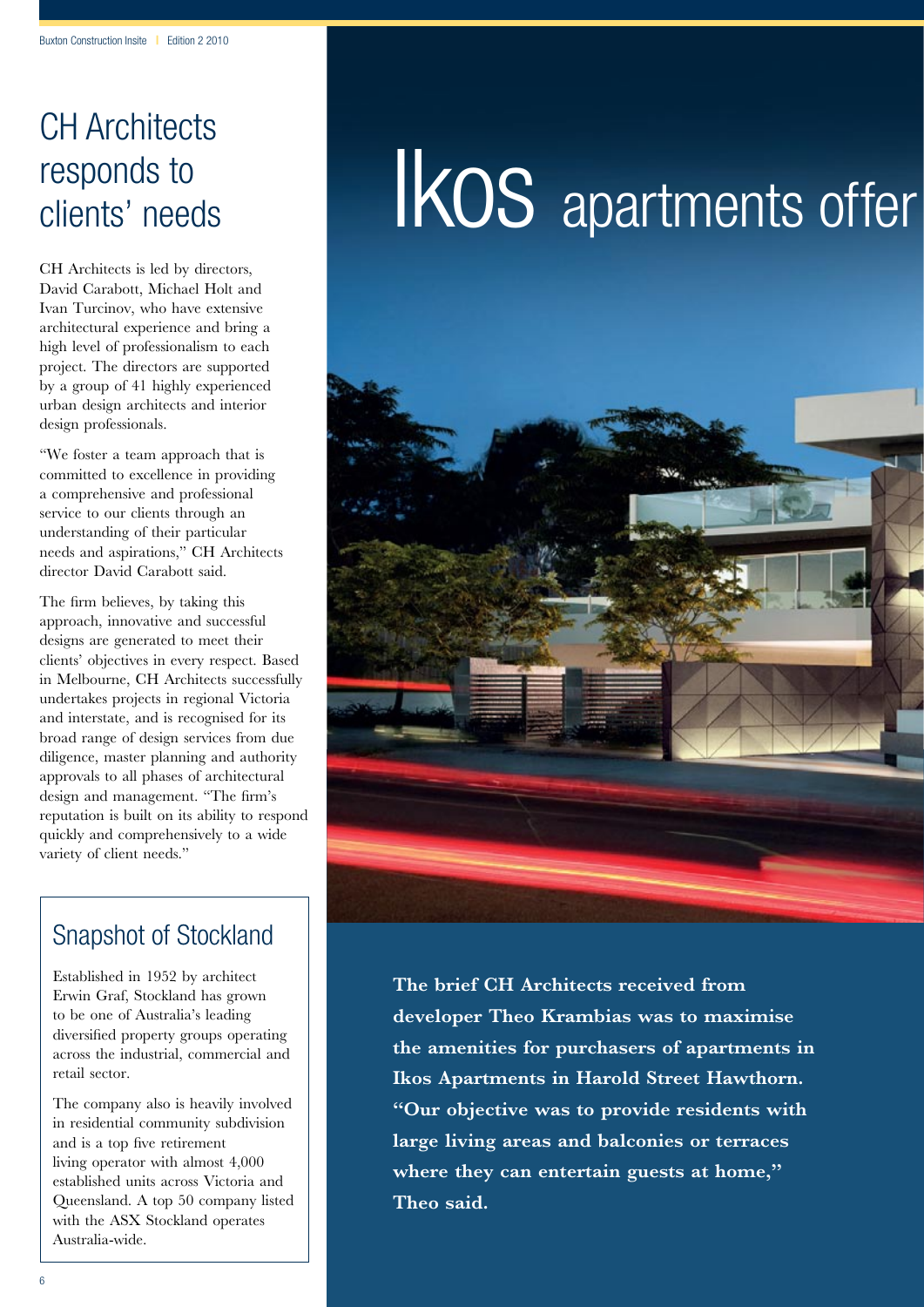

Architect's impression of Ikos Apartments.

The four-level development comprising 19 apartments – some with a home work space – over secured basement parking is located within walking distance of Camberwell's Burke Road shopping precinct. "Ikos Apartments have fine dining restaurants, cafés and coffee shops, the art deco Rivoli Theatre, department stores, supermarkets, shops, recreational facilities, transport and the iconic Camberwell Market virtually on the doorstep." Constructed of precast concrete panels and brickwork, the development has a shotcrete (sprayed concrete) retaining wall to the basement

and post-tensioned concrete slabs on the ground and upper floors. The building has a metal deck roof while the facade features a combination of aluminium windows, precast, alucobond, timber and stone finishes.

A lift provides access to all floors from the basement. Although fully air-conditioned, the building has been designed to take advantage of natural ventilation to apartments, however, the orientation of windows minimises heat gain and loss without compromising on the entry of light. Meticulous attention has been paid to interior design by CH Architects to

ensure apartments fit the market niche. "Project architect David Carabott put a lot of time and effort into the quality and appearance of the interiors because we believe it's very important for the apartments to be appealing to both residents and their guests."

Commenting on the appointment of Buxton Construction Theo Krambias said, "We did our due diligence thoroughly and received nothing but good reports about Buxton Construction so we're confident they will deliver the quality of product we're looking for."